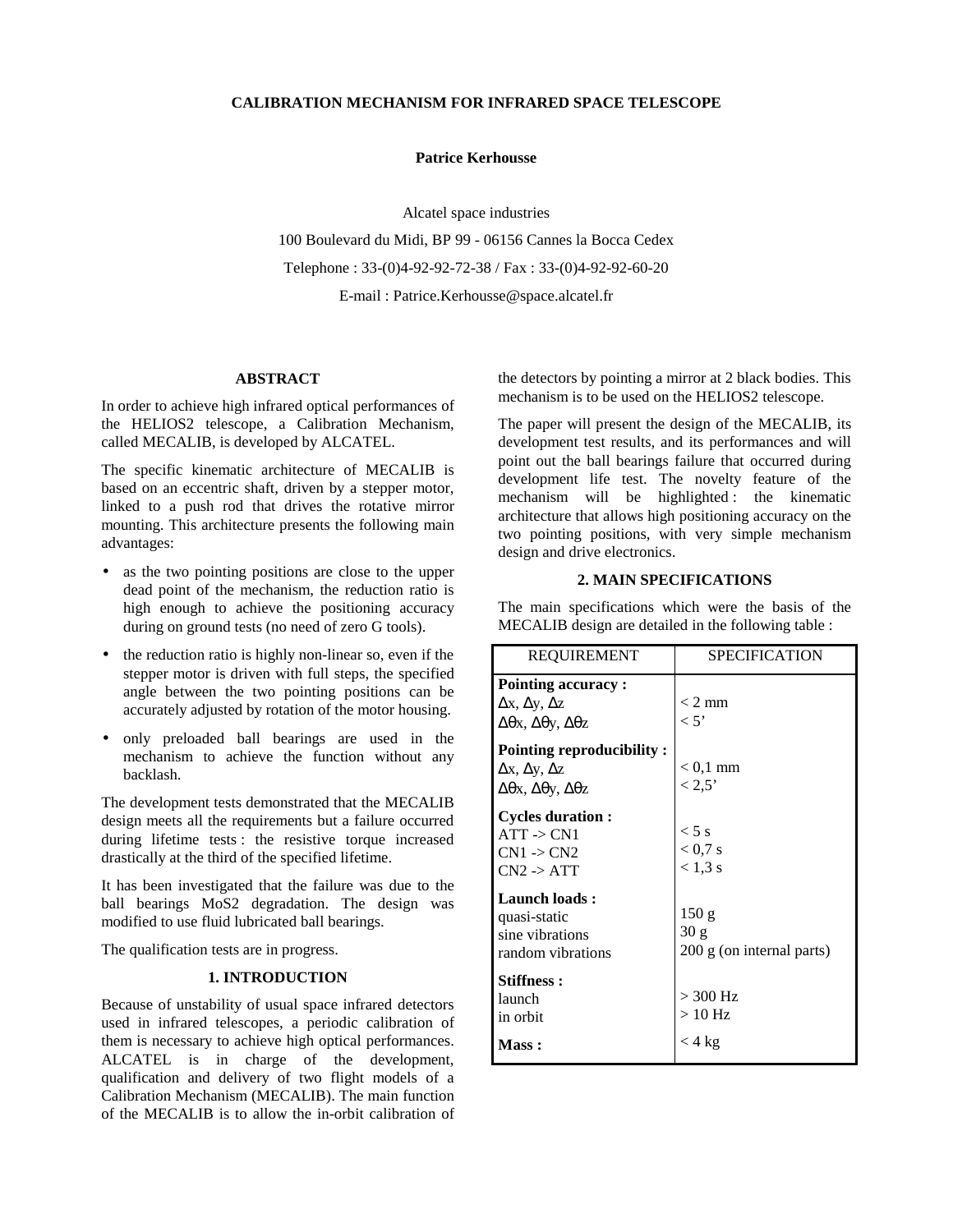## **3. MECHANISM DESCRIPTION**

MECALIB is mainly composed of:

- a structure made of titanium
- a calibrating mirror
- a mirror mounting with two pairs of ball bearings
- an actuator with a stepper motor
- a speed reduction unit
- a detection system by magneto-resistors
- a hold-down and release device

The drawing thereafter shows the overall architecture of the MECALIB.

#### **Actuator**

The actuator is based on a stepper motor (200 steps) whose rotor is directly mounted on the shaft that drives the speed reducer. The shaft is guided by a pair of preloaded ball bearings. The speed reducer is made of an eccentric located on the motor shaft that drives a push rod. The push rod is linked to the mirror mounting.

# **Detection system**

A position status is sent for each in-orbit functional position ( ATT, CN1, CN2) in order to validate the good execution of each command . The detection device is based on 6 magneto-resistors (MR), 3 nominal and 3 redundant, which resistance changes when a steel tooth, mounted on the motor shaft approaches the MR.

# **Hold-on and release device**

This device is based on a Shape Memory Alloy (SMA) component that breaks the tightening rod. To minimise the development costs, the SMA component is fully recurrent of the Refocusing Mechanism one, that explains the large size of the component compared to the mechanism. The SMA component has a 90.000 N capability when the rod breaking force is 13.000 N.

The main advantage of this technology are :

- high reliability due to the use of a physic behaviour
- multi-working possibility.

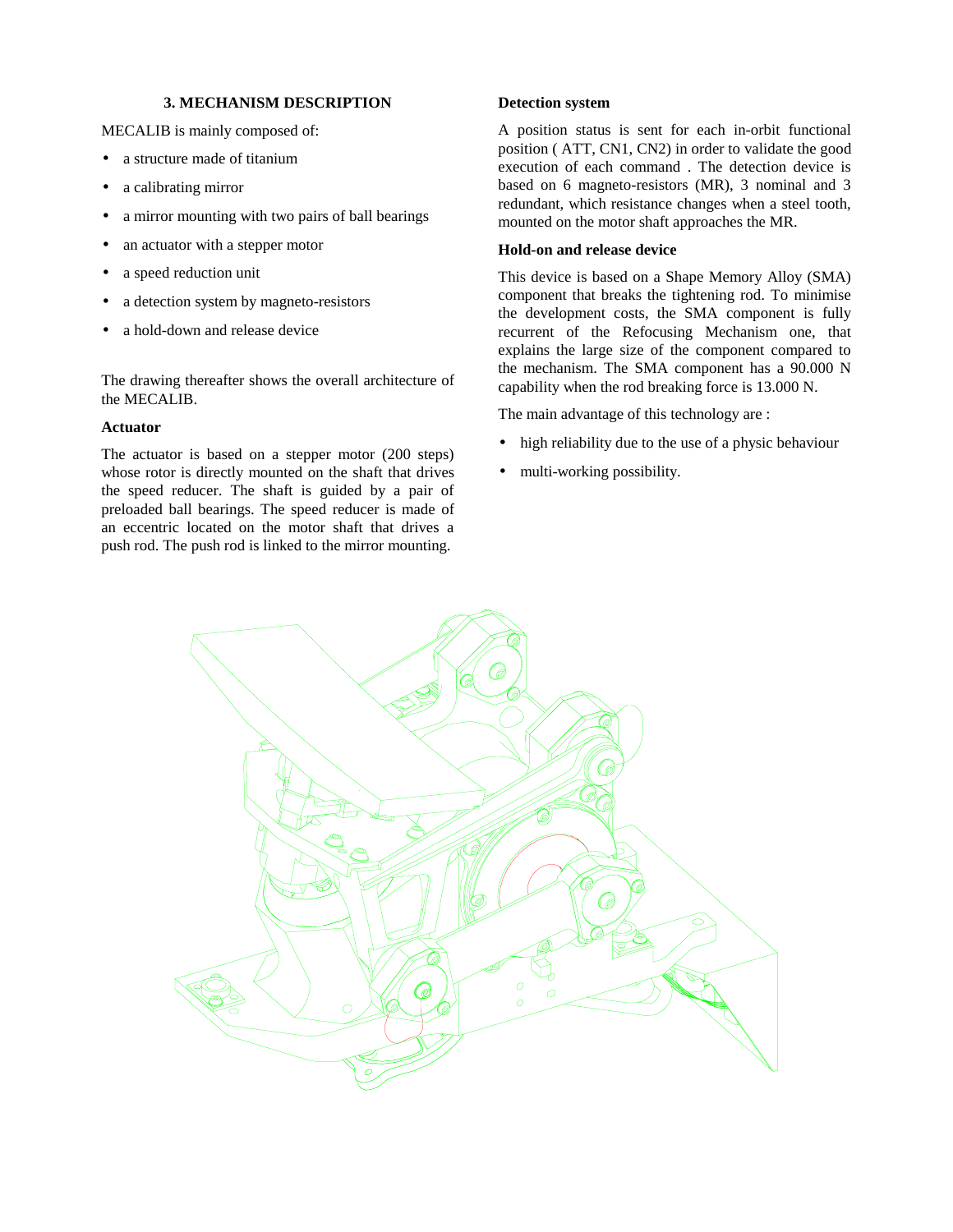## **4. KINEMATIC ARCHITECTURE**

The main kinematic parameters are presented in the scheme hereunder :



 $θ1 = mirror$  mounting angle

 $\theta$ 2 = angle between mirror mounting and push rod

 $\theta$ 3 = angle between shaft axis and push rod

This architecture (location of the different rotation axes, eccentric radius, push rod length) is optimised in order to fulfil the following criteria :

- the angular stroke must be sufficient to hold the mirror out of the field of view during the sleeping mode.
- in the stowed position, the motor shaft must be stiffly held.
- the reduction ratio in the pointing positions must be sufficient to provide the specified pointing accuracy without a zero G device.
- all positions of the MECALIB must coincide with a full step of the motor to simplify the drive electronics.

The main positions of the MECALIB are the two pointing positions (CN1) and (CN2), the sleeping position (ATT), the stowing position (GER), the upper dead point (PMH) and the lower dead point (PMB).

The complete stroke of MECALIB is from (GER) to (CN1) located near (PMH) and needs 107 of the 200 steps of the stepper motor.

The location of the different MECALIB positions is detailed in the following figure.

The stowing position (GER) was chosen at a motor angle of 31.8° to provide enough stiffness during launch.

Taking into account this geometric architecture, the following graphs show the evolution of the different angles and reduction ratios function of the motor angle.



The MECALIB kinematic architecture presents the following advantages :

- as the pointing position (CN1) is located at the upper dead point, the angle between the two pointing position (4°10') can be easily adjusted by rotation of the motor housing. This rotation has a negligible effect on the (CN1) position because of the very high reduction ratio, but it is the opposite for the (CN2) position that has a reduction ratio of 1:6. After this adjustment, the absolute pointing accuracy is achieved by adjustment of the three shims located at MECALIB structure interface plane.
- all positions (GER, ATT, CN1, CN2) are reached with the specified accuracy on full steps of the motor in open loop. With this configuration, the pointing accuracy does not depend on the motor coils voltage and current stability, that allows a very simple drive electronics.
- only preloaded ball bearings are used in the mechanism to achieve the function without any backlash (widely flight proven technology).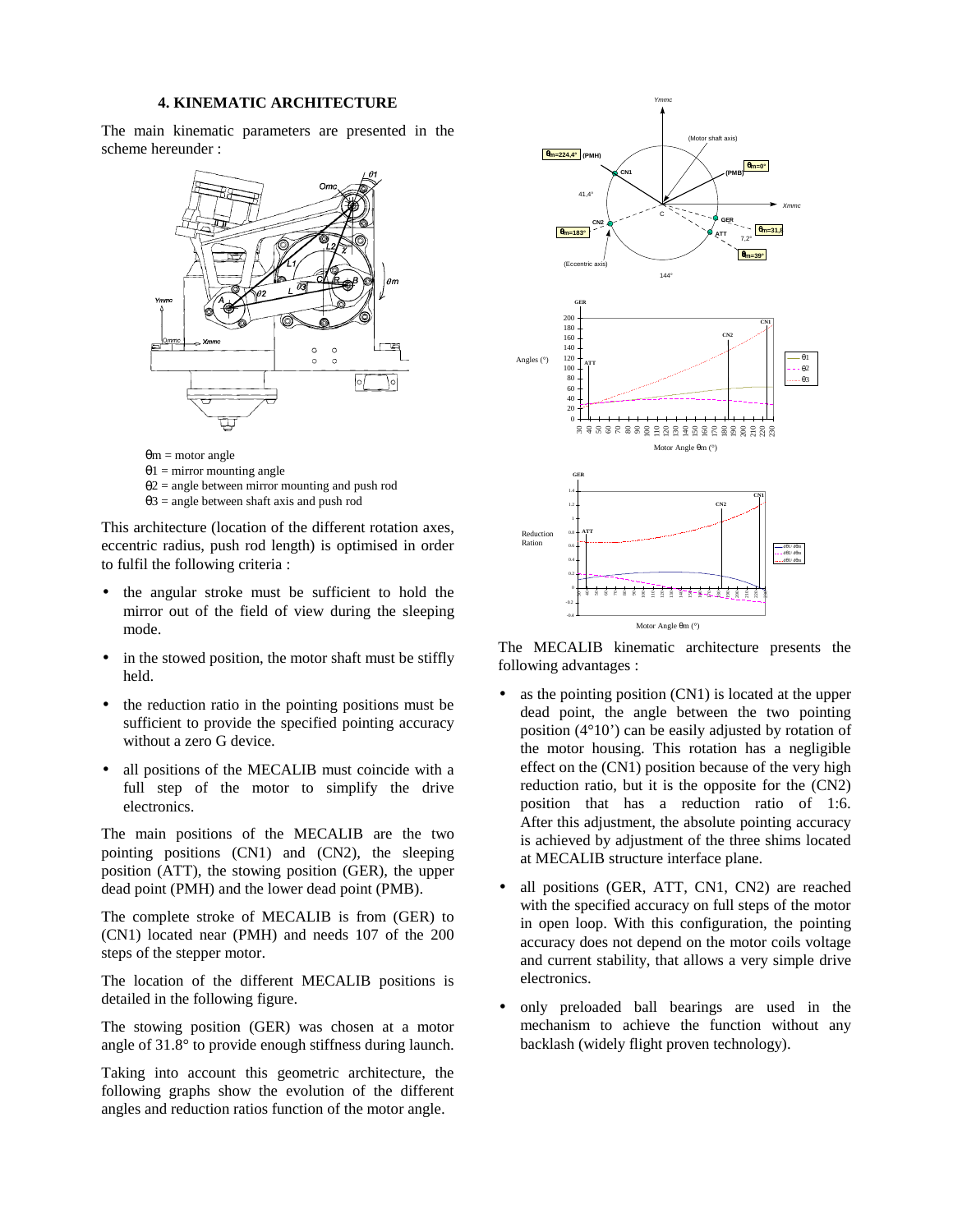## **5. MECALIB KEY PERFORMANCE DATA**

| Pointing accuracy:                                                                  |                                 |
|-------------------------------------------------------------------------------------|---------------------------------|
| $\Delta x, \Delta y, \Delta z$                                                      | $< 0.7$ mm                      |
| Δθх.                                                                                | $<$ 4,4' (worst case 1 g)       |
| $\Delta \theta y$ , $\Delta \theta z$                                               | ${<}1.5'$                       |
| Pointing reproducibility:                                                           |                                 |
| $\Delta x, \Delta y, \Delta z$                                                      | $< 0.04 \text{ mm}$             |
| Δθх.                                                                                | $< 2.5$ ' (worst case 1 g)      |
| $\Delta θ$ γ, $\Delta θ$ z                                                          | $\langle 1$ '                   |
| <b>Cycles duration:</b><br>$ATT \rightarrow CN1$<br>$CN1 - > CN2$<br>$CN2$ -> $ATT$ | $< 5$ s<br>< 0.7 s<br>$< 1.3$ s |
| <b>Stiffness :</b><br>launch<br>in orbit                                            | $>$ 291 Hz<br>$>20$ Hz          |
| <b>Mass :</b>                                                                       | $=4.020$ kg max                 |

#### **6. DEVELOPMENTS TESTS**

These tests have been performed on a development model fully representative of a flight model except for the mirror (replaced by a dummy mass) and the cleanliness class (class 100.000 instead of class 100). The test sequence was the following :



#### **Main results**

The specifications in terms of accuracy, reproducibility, release of the mirror, duration of the cycle, motorization margin have been verified in the initial functional test. The vibration tests and the functional tests after vibrations have been performed also nominaly.

Nonetheless, a very high degradation of the motorization margin appeared during the lifetime test after 40.000 cycles (112.000 specified). After inspection, it was found that this degradation was caused by the same kind of damages on all the ball bearings. All the ball bearings were of the same TiC/MoS2 technology.

# **7. BALL BEARINGS FAILURE**

After visual inspection in ALCATEL, some ball bearings were sent back to the supplier and to the French National Space Agency (CNES) in order to proceed to fine measurements and Electronic Scanning Microscope analyses.

The measurements and analyses showed that all the ball bearings had the same damages :

- the inner and outer rings present a large track without MoS<sub>2</sub> in the area of balls contacts.
- a high quantity of titanium particle were found on the tracks

The following figures present the ball bearings tracks observations and their microscope analyses.



Inner ring view (CNES photograph)



Microscope track view(CNES photograph)



Track elements analysis (CNES data)